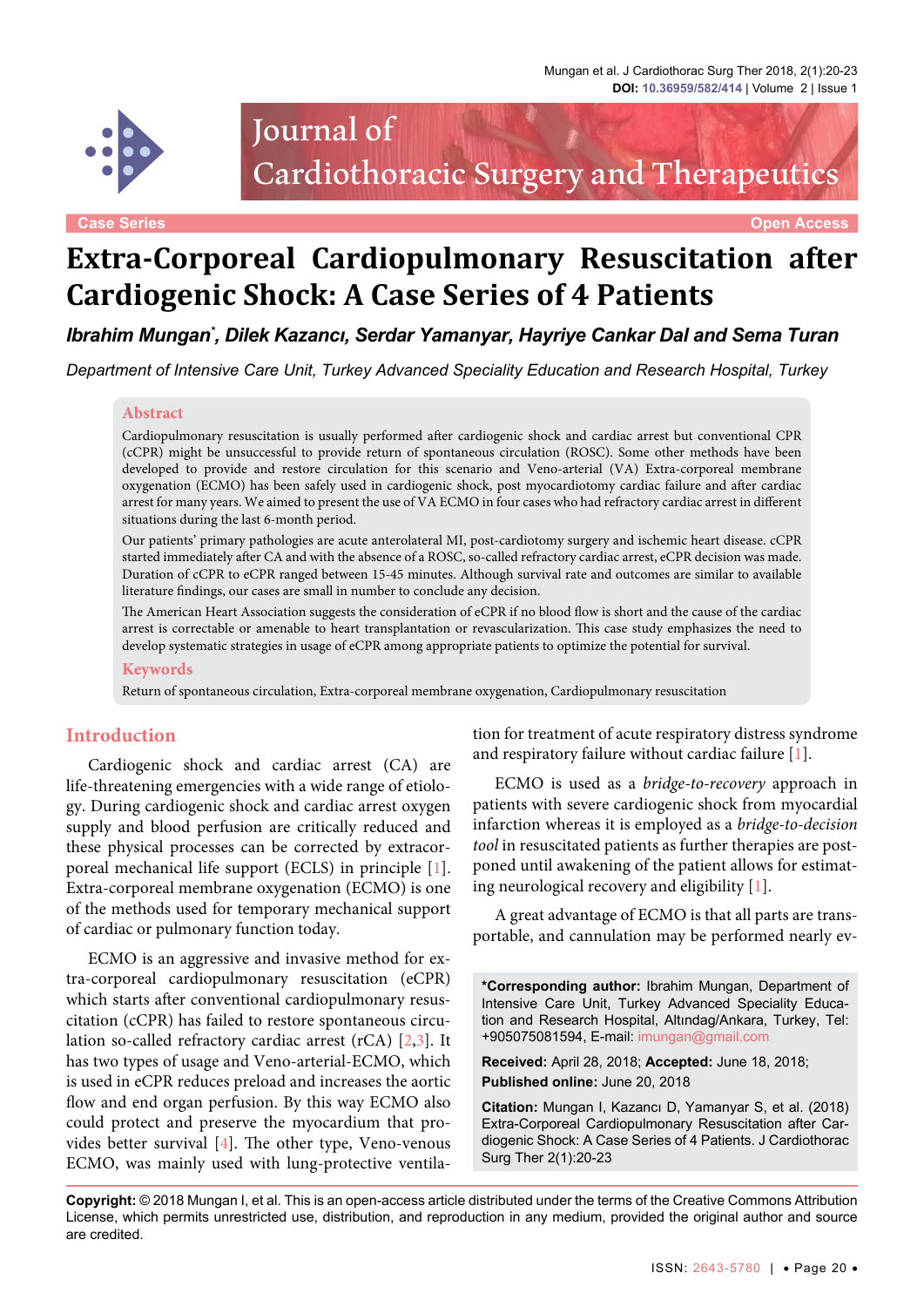erywhere. Another superiority to other ECLS systems is that once ECMO is running, the patient can be transferred with the whole unit [[5\]](#page-3-4). Outcomes based on survival and neurological function of rCA patients treated with ECMO are mainly dependent on the expertise of the ECMO team (in technical skills for implantation and, especially, in intensive care) and a careful selection of patients [\[3\]](#page-3-2). We present 4 cases of patients who developed cardiac arrest in-hospital manner and cCPR failed so the decision was made to use eCPR by ECMO team.

## **Case Reports**

**Case 1**: A 52-year-old man was diagnosed as acute anterolateral myocardial infarct and he was referred to cardiology department for coronary angiography immediately. During the procedure the patient suffered incessant ventricular tachycardia and then asystolic cardiac arrest that necessitates urgent intervention with ECMO. Cardiovascular surgery placed ECMO cannulas and the patient was transferred to the operating theatre. He became stable with ECMO and due to the initial angiographic findings and the patient's clinical characteristics evaluation by the cardiologist and the cardiovascular surgeon team, coronary artery bypass graft surgery (CABG) was decided to perform. As the surgical procedure was successful, surgeons decided to start weaning procedure from ECMO device intraoperatively. But weaning trials in the operating room was abortive so surgeons postponed weaning procedure. Anticoagulation with heparin, which was a short acting agent, was paused during surgery and monitored by activated clotting time (ACT). Heparin was not antagonized during surgery and operation time was shortened to prevent thrombosis risk. 4 hours after the surgery heparin treatment was continued and ACT was maintained above 150-200 seconds.

The patient was kept on ECMO for the next 48 hours and weaning was successful. During ECMO therapy, he was sedatized with Dexmedetomidine and Remifentanil. The patient did not develop any ECMO-related collateral effect or complication. After decannulation of the patient intraaortic balloon pump (IABP) was replaced to augment coronary circulation. 5 days safter IABP was also removed but the patient was dependent to mechanical ventilation. 67 days after surgery, he was weaned from mechanical ventilation and discharged from intensive care unit (ICU) without any neurological sequelae. Prolonged mechanical ventilation was dependent to both acute respiratory infection, which was developed after the surgery and unsuccessful weaning trials probably due to the neuromuscular weakness.

**Case 2**: A 70-year-old man was developed CA 3 days after coronary bypass surgery and cCPR started immediately. As cCPR was unsuccessful to return of sponta-

neous circulation ECMO device was replaced and the patient was transferred to the operating theatre. During ECMO implantation transthoracic echocardiography (TTE) was done and pericardial tamponade was detected. The patient was not heparinized during the procedure and fresh frozen plasma (FFP) was given to maintain pro and anticoagulation balance but despite all the interventions intraoperative bleeding was continued and the patient ceased.

**Case 3**: A 41-year-old woman was diagnosed as acute anterolateral myocardial infarct and she was referred to the cardiology department for coronary angiography immediately. 24 hours after coronary angiography intervention she suffered incessant ventricular tachycardia and then asystolic cardiac arrest that necessitates urgent intervention with ECMO. She was hemodynamically stable with ECMO device, but metabolic acidosis and post-MI ventricular dysfunction worsened general status. Prerenal and renal acute kidney injury (AKI) due to the altered renal perfusion, systemic inflammatory response and nephrotoxic agents (contrast material which was used during angiography) were suspected for the develoment of metabolic acidosis. Renal replacement therapy was started- without NaHCO<sub>,</sub> replacement- immediately but low perfusion signs continued to deteriorate. Unfortunately medical interventions failed and the patient died 24 hours later.

**Case 4**: A 70-year-old man was diagnosed as left ventricular heart failure (with ejection fraction 21%) and prepared for surgery. He had been receiving dialysis in a routine basis due to chronic renal insufficiency and in the last hemodialysis session, he developed ventricular fibrillation and cCPR started immediately. Failure of cCPR led to eCPR decision and he was transferred to the operating theatre with ECMO device. After successful surgery, he went CABG and temporary Left ventricule asist device (LVAD) implantation, he was transferred to the ICU. Ionotropic agents were continued in maximal doses (dopamine, dobutamine and norepinephrine) but deterioration in ventricular function leads to low cardiac output syndrome (LCOS) and died 6 hours after the surgery.

## **Discussion**

ECMO is a very effective tool for maintaining and improving systemic circulation and provide gas exchange. It is used as a mechanical support in cardiogenic shock and cardiac arrest  $[1]$  $[1]$ . The goal of the ECMO usage is myocardial rest while protecting end organ perfusion and supporting good neurologic function after course. In resuscitated patients ECMO may be used for bridge-to-decision or transfer the patient to definitive solution like surgery or percutaneous coronary intervention (PCI)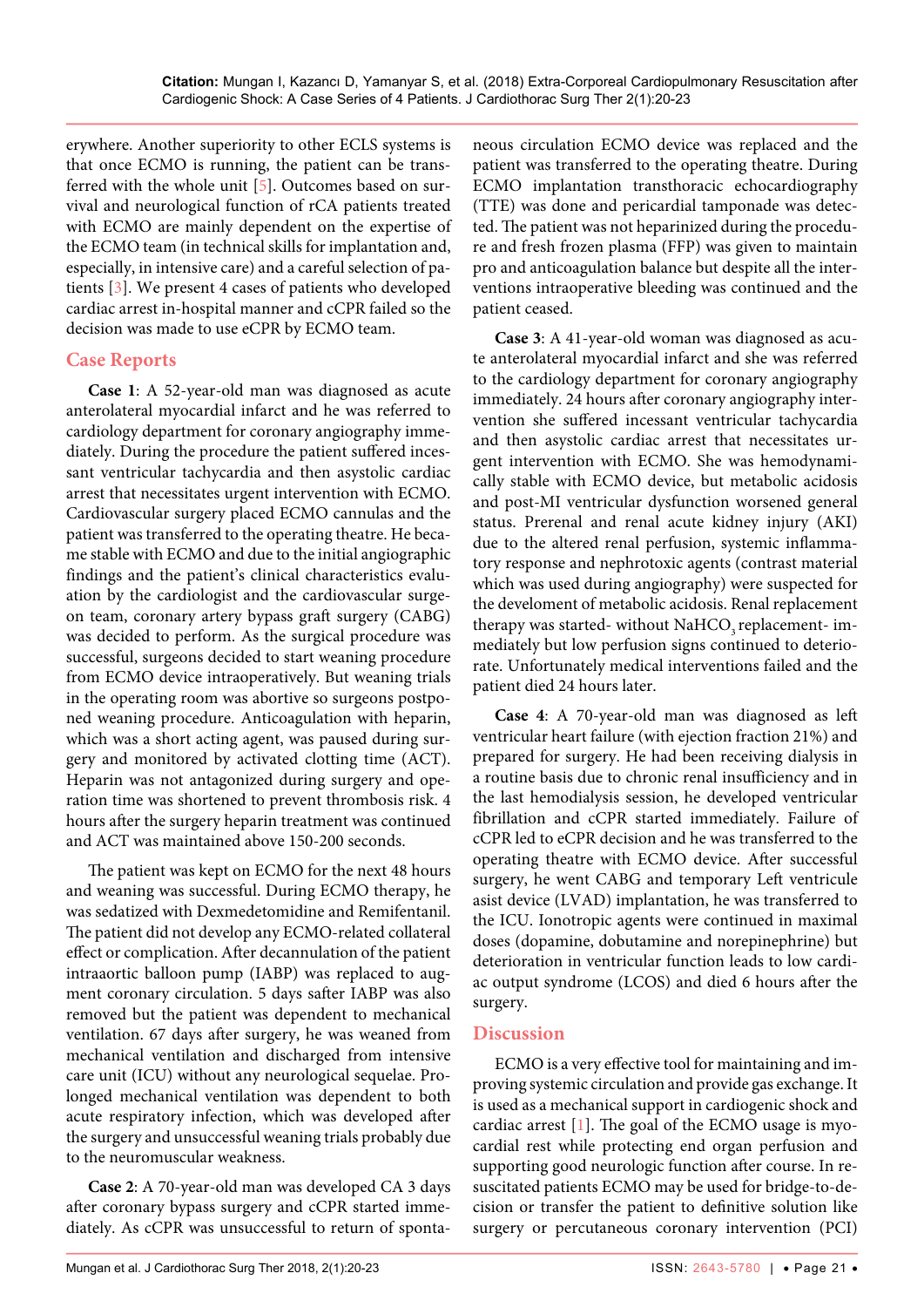**Citation:** Mungan I, Kazancı D, Yamanyar S, et al. (2018) Extra-Corporeal Cardiopulmonary Resuscitation after Cardiogenic Shock: A Case Series of 4 Patients. J Cardiothorac Surg Ther 2(1):20-23

| <b>Table 1.</b> Defined about and intervention summary of cases. |                                      |                                       |                                      |                         |  |
|------------------------------------------------------------------|--------------------------------------|---------------------------------------|--------------------------------------|-------------------------|--|
|                                                                  | ∣Case 1                              | Case 2                                | Case 3                               | Case 4                  |  |
| Age                                                              | 52                                   | 70                                    | 41                                   | 70                      |  |
| Etiology                                                         | CA during catheterization            | Postcardiotomy failure                | CA during catheterization            | Ischemic disease        |  |
| Rhythm disturbance                                               | Incessant ventricular<br>tachycardia | Incessant ventricular<br>fibrillation | Incessant ventricular<br>tachycardia | Asystole                |  |
| <b>CCPR to ECMO</b><br>(duration of time)                        | $15$ min.                            | 37 min.                               | 45 min.                              | 41 min.                 |  |
| No flow time                                                     | $2$ min.                             | 4 min.                                | 3 min.                               | 4 min.                  |  |
| Mortality time                                                   | None                                 | 1 hr                                  | 24 hr                                | 6 <sub>hr</sub>         |  |
| Intervention                                                     | Coronary bypass surgery              | Reoperated                            | Stent                                | Coronary bypass surgery |  |
| In-hospital stay (after 67 days<br>ECMO)                         |                                      | 1 hr                                  | 1 day                                | 6 <sub>hr</sub>         |  |

<span id="page-2-0"></span>**Table 1:** Demographic and intervention summary of cases.

**Abbreviations:** cCPR: Conventional cardiopulmonary resuscitation; ECMO: Extracorporeal membrane oxygenation.

<span id="page-2-1"></span>**Table 2:** Refractory cardiac arrest algorithm (CPR ≥ 30 min) taken from Brunner, et al. [[8](#page-3-10)] (Modified from the book Extracorporeal Membrane Oxygenation - Advances in Therapy. 2016. This publication is an open Access publication, available on intechopen. com).

| <b>ECMO alarm criteria</b>                       |                                             |  |  |
|--------------------------------------------------|---------------------------------------------|--|--|
| Indications                                      | Contraindications                           |  |  |
| $No-flow \leq 3 min$ .                           | No flow $>$ 5 min.                          |  |  |
| Or immediate CPR by professional                 |                                             |  |  |
| Or signs of life per CPR                         |                                             |  |  |
| Or hypothermia                                   |                                             |  |  |
| Age $\leq 65$ years                              | Obvious sign of death                       |  |  |
| First rhythm: Shockable rhythm                   | Comorbidities lead to futility              |  |  |
| $EtCO2 \ge 10$ mmHg under CPR                    | Time from cardiac arrest to ECMO > 100 min. |  |  |
| Projected arrival at the hospital $\leq 60$ min. |                                             |  |  |

and the available literature showed that it is sufficient to ensure systemic circulation in refractory CA [[1](#page-3-0)[,6\]](#page-3-8). In our cases ECMO was used as a bridge-to-treatment (surgery or PCI).

Patients included in the eCPR studies showed CA from different etiologies and similarly our patients primary pathologies are acute anterolateral MI, post-cardiotomy surgery and ischemic heart disease. In these studies, the in-hospital survival rate showed a great variability, ranging from 6-59%, that can be linked to several factors like differences in population selection, etiology of CA, duration of cCPR etc. [\[3](#page-3-2)]. Only one patient survived to hospital discharge (25% of cases) but non-survivors were older than previous studies. Demographic and intervention summary of cases are given in [Table 1](#page-2-0), but small sample size obstructs any assumption about variables related to mortality.

In our patients' situation cCPR started immediately and with refractory cardiac arrest eCPR decision was made. Duration of cCPR to eCPR differs from 10 to 60 minutes among studies [[7](#page-3-9)] and our patients' cCPR duration time ranges between 15-45 minutes as it is shown in [Table 1.](#page-2-0) Our patients' situations fulfilled indications -except age factor-which were explained in refractory cardiac arrest algorithm in [Table 2](#page-2-1) [[8\]](#page-3-10).

In 2015, the International Consensus on Cardiopul-

monary Resuscitation and Emergency Cardiovascular Care Science With Treatment Recommendations by the International Liaison Committee on Resuscitation (IL-COR) recognized eCPR as an advanced alternative for refractory CA [\[9](#page-3-5)]. Meanwhile it has been recommended by The American Heart Association (AHA) that eCPR should be considered for in-hospital patients in CA when the duration of the no-flow arrest is brief and the condition leading to the CA is reversible (e.g. drug intoxication or hypothermia) or suitable to heart transplantation or revascularization [\[2,](#page-3-1)[10\]](#page-3-6). Our patients' situations fulfill this criteria, but the decision on whether an ECMO should be implanted in a single patient is still a clinical challenge in clinical practice because it is based on clinical data and on the clinical judgment and experience of the ECMO team and it has to be taken in quite a short time [[3\]](#page-3-2). Our study is a case series report and an observational study without any interruption to ECMO team. In-hospital rCA eligible for further treatment were choosen by ECMO team and monitored via lactate level, lactate clearance, and troponin level.

Renal dysfunction is described as quite common in ECMO patients, most of them because of cardiogenic shock, and it represents an independent risk factor for in-hospital mortality [[11](#page-3-7)] Renal dysfunction was also developed in our patients. The prolonged cerebral hypoperfusion problem may be solved by early initiation of eCPR